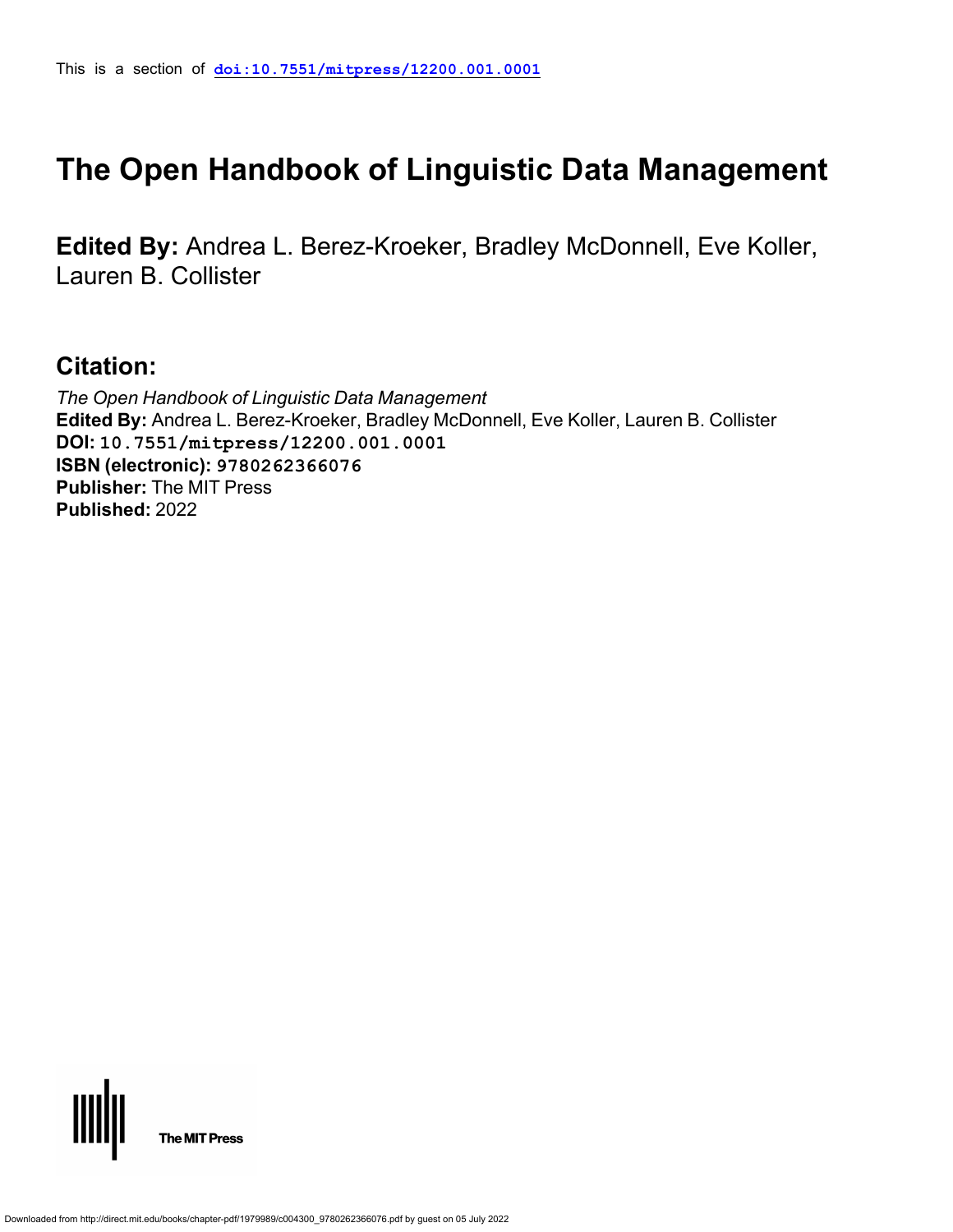# **5 The Linguistic Data Life Cycle, Sustainability of Data, and Principles of Solid Data Management**

#### **Eleanor Mattern**

# **1 Introduction**

With the growth of data management requirements from funding agencies and a recognition of the value of reproducibility, replication, and data reuse, there have been efforts by disciplinary communities, administrators of data repositories, and libraries to develop guidance and services to support researchers as they care for and share data. This chapter is not written by a linguist. Instead, it is one library and archives professional's effort to connect discussion, guidance, and research on the management of digital data to the linguistics discipline. Because there are disciplinary differences in the types of data collected and used, varying expectations from funders and journals for data preservation and sharing, and distinct traditions for open research, this chapter takes a high-level view. As a starting point, this chapter considers the data life cycle model as a means for perceiving the persistent and ongoing nature of data management. It reviews guidance and best practices for sustaining data, emphasizing the value of consistency and a future-minded orientation as the core principles that should underlie this work.

#### **2 Life cycle of research data**

Archivists and records managers have long employed the metaphor of a records life cycle as a means for conceptualizing distinct stages of an information object: its creation, a period of active use, an inactive phase in which its long-term value is assessed; and the destruction or the long-term preservation of the record in an archival repository (Bantin 1998). Through the records life cycle model, archivists and records managers identified actions (e.g., selection for archiving or destruction) and infrastructure (e.g., an archival repository for

a selected record) required to manage the records and support the longevity of selected records.

With research data, we have seen similar efforts, both from the library and archival communities and from domain-based researchers, to conceptualize the life cycle of digital data. Data service providers such as libraries have employed these visual representations of research and data workflows as a means to communicate the data curation activities that facilitate the sustainability of research data and to identify support services in place to assist researchers with data management. Alex Ball, data librarian at the University of Bath, writes that "the importance of lifecycle models is that they provide a structure for considering the many operations that will need to be performed on a data record throughout its life" (2012:3). For a researcher, mapping their research workflows against a life cycle model can help to encourage data management practices that can facilitate data integrity, value, and persistence (Poole 2016:963).

Life cycle models differ in subject and scope; some visualize the life cycle of research and others provide a more granular representation of the life cycle of research data. They take different shapes, with some representing cyclical processes and others linear sequences of steps. There are life cycle models that depict a multidirectional, recursive process, and others a unidirectional, forward moving one (Cox & Tam 2018). The language of "life cycle" and the cyclical nature of many of the representations, however, suggests an aspiration for data reuse. Cox and Tam write "Circular lifecycles can also be seen as having a strength in improving on the visualisation of research as a chain, by expressing the desire for data reuse, stressing that in some sense the process is to be repeated" (151).

For all their differences, there are common, high-level stages that we find in life cycle models, with the UK Data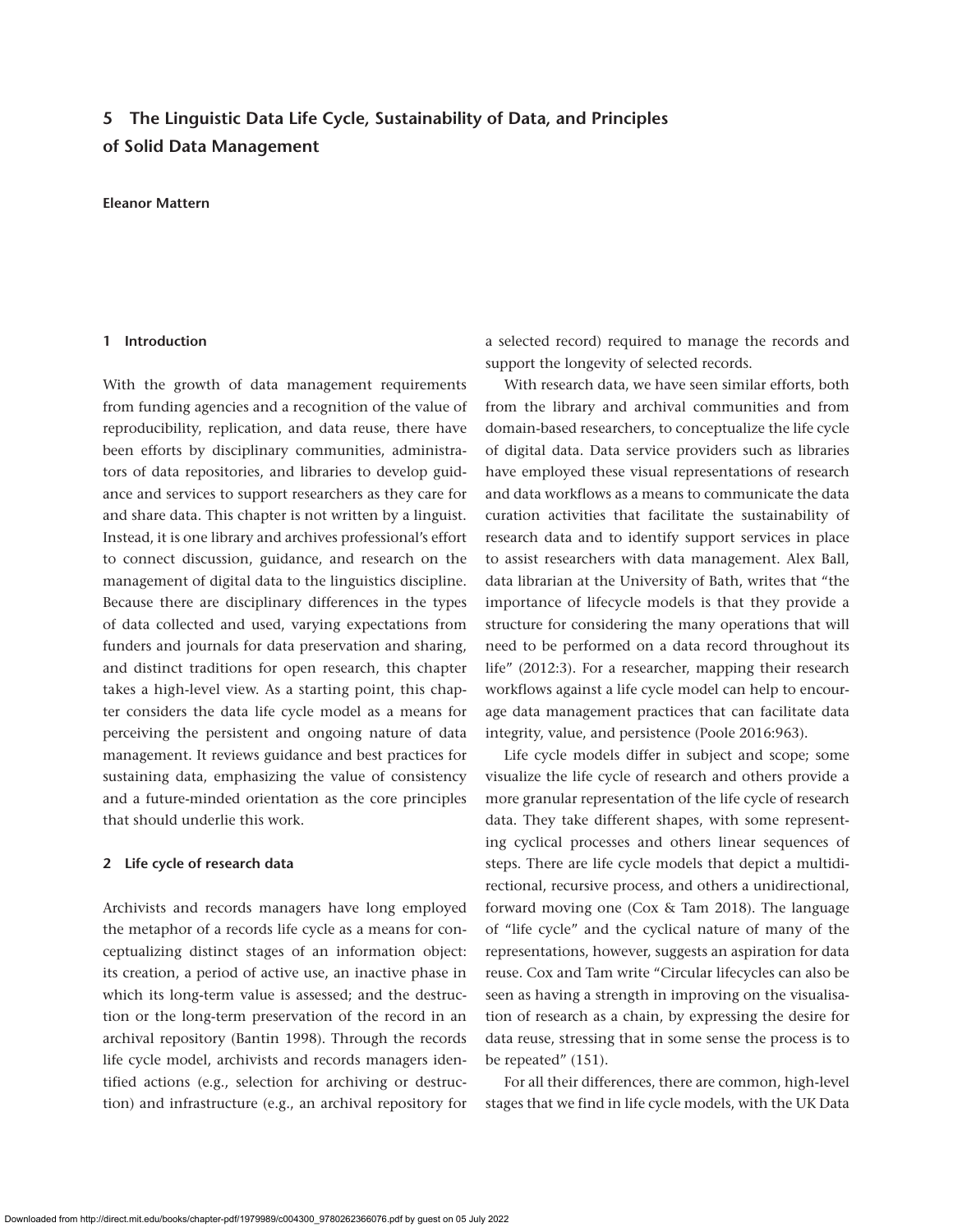Service's model serving as a simple, domain-neutral illustration of these general stages:

- Planning research
- Collecting data
- Processing and analyzing data
- Publishing and sharing data
- Preserving data
- Reusing data $<sup>1</sup>$ </sup>

In this chapter, we will look at some good practices for data management that are associated with these stages and that cut across a life cycle model. Figure 5.1 adapts the US Geological Survey Science Data Lifecycle Model. Through the three bottom arrows, this model illustrates the cross-cutting data curation activities that are not confined to one stage. In this particular model, describing data sets, managing the quality of the data, and backing up data are ongoing, continuous data management actions that cut through a research project (Faundeen et al. 2013).

In the UK Data Service's cyclical model and in the linear US Geological Survey model, we see a neat, sequential representation of a data workflow. Research and data life cycle models are simplified representations of researchers' workflows and absent of some of the messier realities that characterize research and data workflows. In the Mattern et al. (2015) study of humanities and social scientists' research workflows, participants sketched their research workflows and annotated their sketches to indicate where they encounter data-related challenges. Their life cycle sketches included research and data stages that are not depicted in the neater models that libraries and research organizations tend to publish. Two participants in this small study, for example, described "confusion"

as a phase in their work. Like the participants in the Mattern et al. study, linguists are unlikely to view their workflows as simple, sequential stages. However, the value of a life cycle model is akin, as Cox and Tam (2018) argue, to the value of a methods textbook: they represent, at a high level, the movement and stages inherent to research and data workflows.

Thieberger and Berez-Kroeker (2012) conceptualize a "workflow for well-formed data" for linguistic fieldwork, which is a step toward a domain and communityspecific data life cycle. They write,

The workflow begins with project planning, which for our purposes includes preparing to use technology in the field and deciding on which file naming and metadata conventions you will use before you make your first recording. . . . After recordings are made and metadata are collected, data must be transcribed and annotated with various software tools, and then used for analysis and in representation of the language via print or multimedia. Note that depositing materials in an archive is carried out at every phase of the procedure. (96–97)

We can draw connections between this discussion of a workflow for linguistics fieldwork data and the stages in the UK Data Service and the US Geological Survey Science Data Lifecycle Model. Thieberger and Berez's model similarly begins with a planning stage. All three describe a data collection and a data analysis stage. Like the US Geological Survey's life cycle, Thieberger and Berez describe data management activities that cut across all phases in a workflow. Unlike most life cycle models that represent data archiving as a final stage, Thieberger and Berez characterize this sharing and preservation work as ongoing during the life of a research project. This is a notable departure but suggestive of a research reality: few projects may have one distinct end point at which

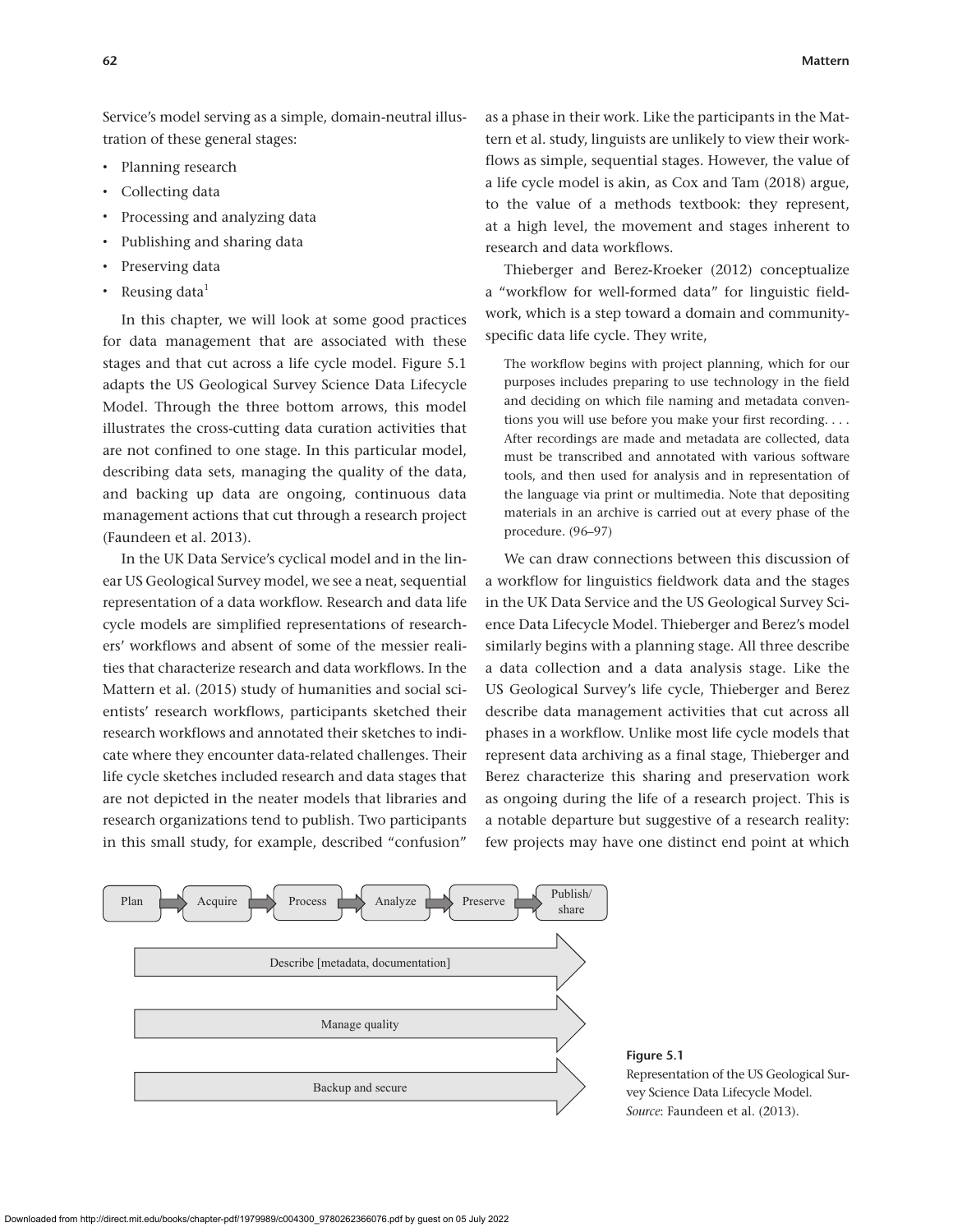time data becomes archival. Indeed, because of the fragility of digital media, archiving and preservation are best addressed throughout research.

Linguists may collect more data, perhaps in the form of large numbers of audio and video recordings, than they ultimately transcribe, annotate, and analyze. This means that different data in a single research project may move through a data life cycle in different ways. Drawing on the UK Data Archives' model, this means that some data, for example, would not reach the processing and analyzing phase or the preserving phase. A researcher may build more robust metadata records for annotated and analyzed data and may ultimately choose to archive a discreet subset of the larger data corpus. For all data, however, a linguist should ensure that a plan is in place.

#### **3 Sustainability of research data**

As Lavoie (2012) reminds readers, the term "sustainability" has multiple connotations generally and in the context of research data. He introduces three meanings of sustainability pertinent to digital records such as digital research data sets: (1) economic sustainability, or the resources involved in digital stewardship; (2) social sustainability, or a "shared commitment to preservation among groups of stakeholders with a common interest in long-term access to a particular set of digital materials"; and (3) "sustainability from a technical perspective, in the sense of developing repository architectures, workflows, tools and preservation techniques that are robust, flexible and scalable" (68). These three meanings are worthy of consideration.

Lavoie's chapter focuses primarily on economic sustainability and provides a valuable discussion of the issues, challenges, and approaches of resourcing research data management that is relevant for all disciplines. He argues for the importance of selecting research data for long-term preservation. This is an understood reality in libraries and archives, with archivists referring to this selection process as "appraisal." Because resources are finite, selection of specific materials with evidential or research value (in this case, selected research data sets) for long-term preservation and access is aligned with economic feasibility.

Fran Berman, professor of computer science at Rensselaer Polytechnic Institute and former director of the San Diego Supercomputer Center, offers a second perspective

on sustainability, arguing that there is a role for disciplinary communities to set criteria and methods for selection of research data for long-term preservation. Describing a model of social sustainability, Berman (2008:52) writes, "the need for community appraisal will push academic disciplines beyond individual stewardship, where project leaders decide which data is valuable, which should be preserved, and how long it should be preserved (except where regulation, policy, and/or publication protocols mandate specific stewardship and preservation timeframes)." With this, she calls on linguists and other domain-based researchers to develop selection frameworks. Indeed, we see examples of community-developed appraisal criteria that guide inclusion of data sets in data repositories; the Inter-university Consortium for Political and Social Research (ICPSR), for example, has a published and clearly defined set of collecting priorities (ICPSR 2012). Berman's call for community-based selection criteria is resonant with the second meaning of sustainability that Lavoie introduces: social sustainability, or a community's commitment to research data management. There are a number of efforts in the linguistics scholarly community that point to this commitment, with this volume, the Linguistics Data Consortium,<sup>2</sup> the *Austin Principles of Data Citation in Linguistics* (Berez-Kroeker et al. 2018), and the Research Data Alliance Linguistics Data Interest Group, $3$  among them.

Lavoie's third meaning of sustainability—the workflows, infrastructure, and practices that support the longevity of research data—overlies the entirety of the research data life cycle. He writes, "when we speak of 'sustainable research,' it is perhaps more accurate to say we are speaking of sustainable data curation activities" (2012:81). This is the meaning of sustainability that forms the focus of section 4: sustainable practice that supports sustainable research data.

#### **4 Data management practices**

This chapter references the data life cycle as a framework for examining key practices for responsible and consistent data management, including actions that cut across all stages of the life cycle. In recent years, there have been a host of useful resources created and published that aim to assist researchers in sustaining their research data.4 This section draws on these to provide a broad discussion on good habits, frames of mind, and actions.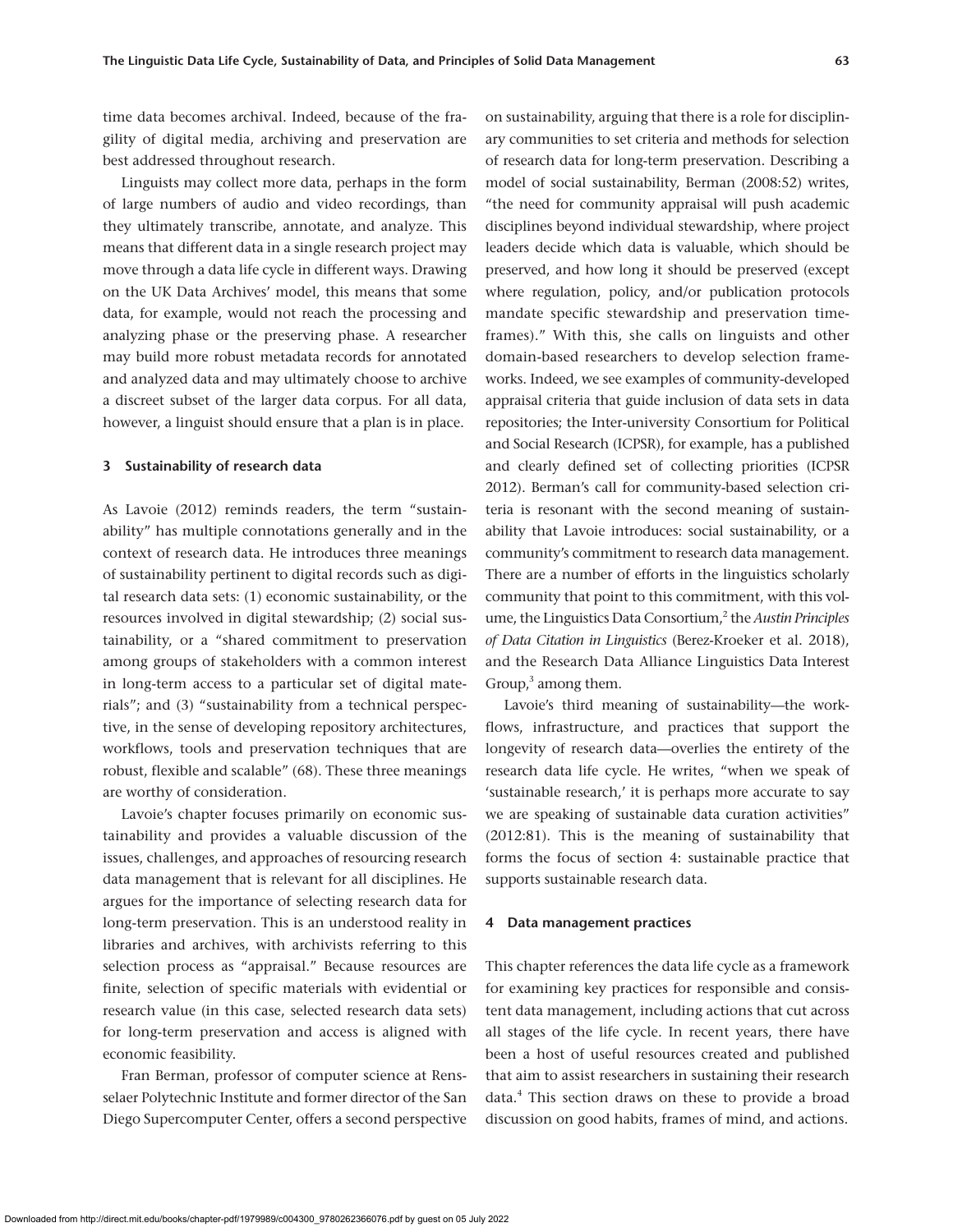# **4.1 Planning**

In Theieberger and Berez's (2012) workflow, they explain that they decide on conventions for their file naming and metadata before collecting data in the field and, with this, point to a key practice in responsible data management: planning. Funding agencies, as described in Kung (chapter 8, this volume), are increasingly requiring data management plans (DMPs) as part of a grant application, but even where there is no requirement, investing time in crafting a plan can help to refine existing data practices (Mannheimer 2018:15) and encourage efficiency (Corti et al. 2014; Kung, chapter 8, this volume). DMPs generally include a description of the data that will be collected, the metadata and documentation that will be produced, the ways the data will be stored and backed up, security and privacy protections for relevant data, data access policies during a project, and a long-term plan for data sharing and preservation (Digital Curation Centre 2013; Burnette, Williams, & Imker 2016:2). With this broad coverage, DMPs "typically cover all or portions of the data life cycle" (Michener 2015). An effective plan for a collaborative project will additionally describe the responsibilities for all research partners, to help ensure that all involved understand what their roles are in managing data (Corti et al. 2014:29).

A good practice around DMPs is to treat them as "living documents," reviewing and editing them to reflect changes in data management practices and to address emergent data management needs and challenges (Michener 2015). In a data life cycle model, then, good practice would have researchers returning to the planning stage regularly. While DMPs are often characterized as mechanisms that save researchers time in the longrun, linguists Gawne and Berez-Kroeker (2018) realistically acknowledge that "management and curation of data for archiving is a time-consuming process, even when the documentation workflow is set up to optimize the process" (25).

# **4.2 Sustainable file formats**

The selection of file formats that linguists use to store and preserve their data is a fundamental data management practice that can help to ensure sustainability and reuse of these research outputs. The evaluation and selection of data formats should ideally occur before data collection begins, making it a decision that occurs at

the planning stage of a life cycle and that is then implemented throughout later stages.<sup>5</sup>

Much of guidance on data management best practices addresses the distinction between open versus proprietary file formats and the relevance of this distinction to sustainability of research data. *Open file formats* are formats that can be accessed using more than one software program and that are supported by more than one developer; *proprietary formats*, conversely, are supported by one developer and may be dependent on only one software application for use. While there are proprietary commercial software and corresponding file formats that are ubiquitous (for example, Adobe Photoshop and .psd files), where there is dependency on a single software application, there are vulnerability and limitations to access. As Trevor Owens (2018) of the Library of Congress explains, "the more a format depends on a particular piece of hardware, operating system, or software to render, the more susceptible it is to being unrenderable if one of those dependencies fail" (121). If saving data in open formats would result in a loss of functionality or information, retaining data in the proprietary format and making a copy in an open format is a recommended practice, particularly at the preservation and archiving stage of the data life cycle (Van den Eynden et al. 2011:13; Stanford Libraries, n.d.).

There are more immediate implications that the selection of a proprietary or dependent format introduces. If the researchers' goal is to support wide use of data sets that they make available, making the data available in formats that would not require the purchase of commercial software removes a barrier for reuse.

When assessing the sustainability of a digital file format, there is less probable risk associated with widely used file formats. Owens (2018:121) writes, "If you have PDFs, MP3s, JPEGs, or GIFs, you've got every reason to believe that people will be able to open those files. If those formats become risky, their wide use makes it likely that tools and services will be created to help migrate them." Selecting file formats that are widely adopted, in other words, provides some security for the future accessibility of the data records.

There are a number of resources available to help researchers select sustainable file formats for the types of data that they are creating.<sup>6</sup> The UK Data Service's recommended file formats table is a useful starting point. For a tabular data file such as a spreadsheet, the UK Data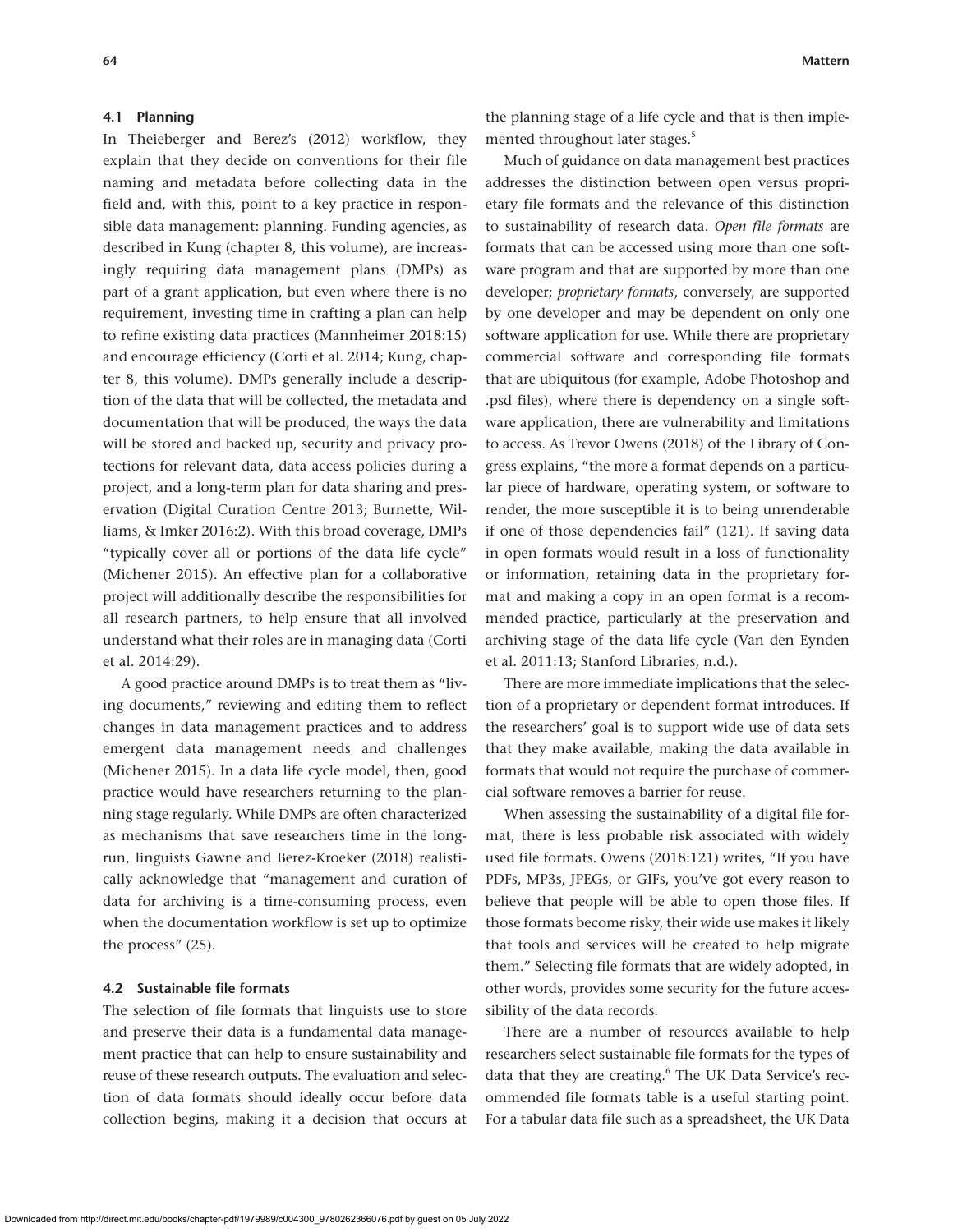Service's recommended formats are comma-separated values (.csv) and tab-delimited file (.tab). The organization also identifies acceptable formats, including the widely used Microsoft Excel formats (.xls/.xlsx), reflecting Owens's commentary on the relationship between file format adoption and sustainability.<sup>7</sup>

For researchers seeking a more detailed assessment of the preservation-friendliness of selected file formats, the Library of Congress's "Sustainability of Digital Formats" web resource provides detailed descriptions for a range of file formats; in addition to information about the degree of adoption and dependencies associated with the format, the Library of Congress considers the level of documentation that exists for the format and whether there is metadata embedded in the file, additional factors supporting format sustainability.<sup>8</sup> The Library of Congress's guidance on sustainable formats additionally points to the importance of selecting 'lossless' formats, or formats that do not lose information when compressed or made smaller; for images, for example, a TIFF file is a lossless format and a JPEG is a 'lossy' one.<sup>9</sup>

Table 5.1 depicts selected data types in linguistics research (Himmelmann 2012; Language Archive 2019) and, using the aforementioned resources and considerations, associated sustainable file format types.

The recommendations in table 5.1 reflect the Library of Congress's overview of formats and sustainability

factors, as well as guidance from the US National Archives and Records Administration. $11$  However, the table also accounts for the functionalities of linguistics-specific software programs, namely Praat and ELAN. A researcher working with audio files and Praat, for example, should be aware that Praat is unable to open the common audio file type .mp3 files and instead supports the .wav format (Styler 2017). Guidance on Praat, moreover, stresses the lossy nature of the .mp3, stating "friends don't let friends save phonetic data in lossy formats (e.g., .mp3, AAC, .wmv)" (63). For researchers working with spectrograms in Praat, the software allows for export of "Praat Pictures" as PDFs (48). This means the researcher will lose the interactivity with the spectrogram that the software provides, but will be able to generate a static file for preservation and access purposes.

## **4.3 File names and organizational structures**

Anyone who uses a digital camera or a cell phone camera has likely encountered the systematic, yet inscrutable, file naming scheme associated with their images. Load the images onto a computer and one encounters file names that mean little to the creator, a string that begins with IMG and is followed by a number. When there are hundreds or thousands of these similarly named files, locating a desired image can be a challenging task indeed. A solid file-naming convention is one

**Table 5.1** Recommended file formats for sustainability

| Data type                                                                                                         | Recommended format                                                                                                                                                           |
|-------------------------------------------------------------------------------------------------------------------|------------------------------------------------------------------------------------------------------------------------------------------------------------------------------|
| Audio recordings                                                                                                  | Free Lossless Audio Codec (.flac)<br>٠<br>Waveform Audio File Format (.wav)                                                                                                  |
| ELAN files (.eaf EUDICO Annotation Format) <sup>10</sup>                                                          | Tab Delimited Text (.txt).<br>٠<br>Timed Text Markup Language (TTML) (for annotations)                                                                                       |
| Photographs, spectrograms and images<br>(e.g., functional magnetic resonance imaging)                             | TIFF (.tif)<br>PDF/a                                                                                                                                                         |
| Spreadsheets and databases                                                                                        | XML-based formats<br>Comma-separated values files (.csv)<br>SQLite<br>٠<br>SIARD (Software Independent Archiving of Relational Databases)                                    |
| Text files (e.g., transcripts and observational<br>notes, translations with interlinear glossing);<br>annotations | eXtensible Mark-up Language (.xml)<br>Plain text format (.txt) (encoding: ASCII, UTI-8, UTF-16)<br>Rich Text Format (.rtf)<br>٠<br>Portable Document Format/Archival (PDF/A) |
| Tabular data and databases                                                                                        | XML-based formats<br>Comma-separated values files (.csv)<br>SQLite<br>SIARD (Software Independent Archiving of Relational Databases)                                         |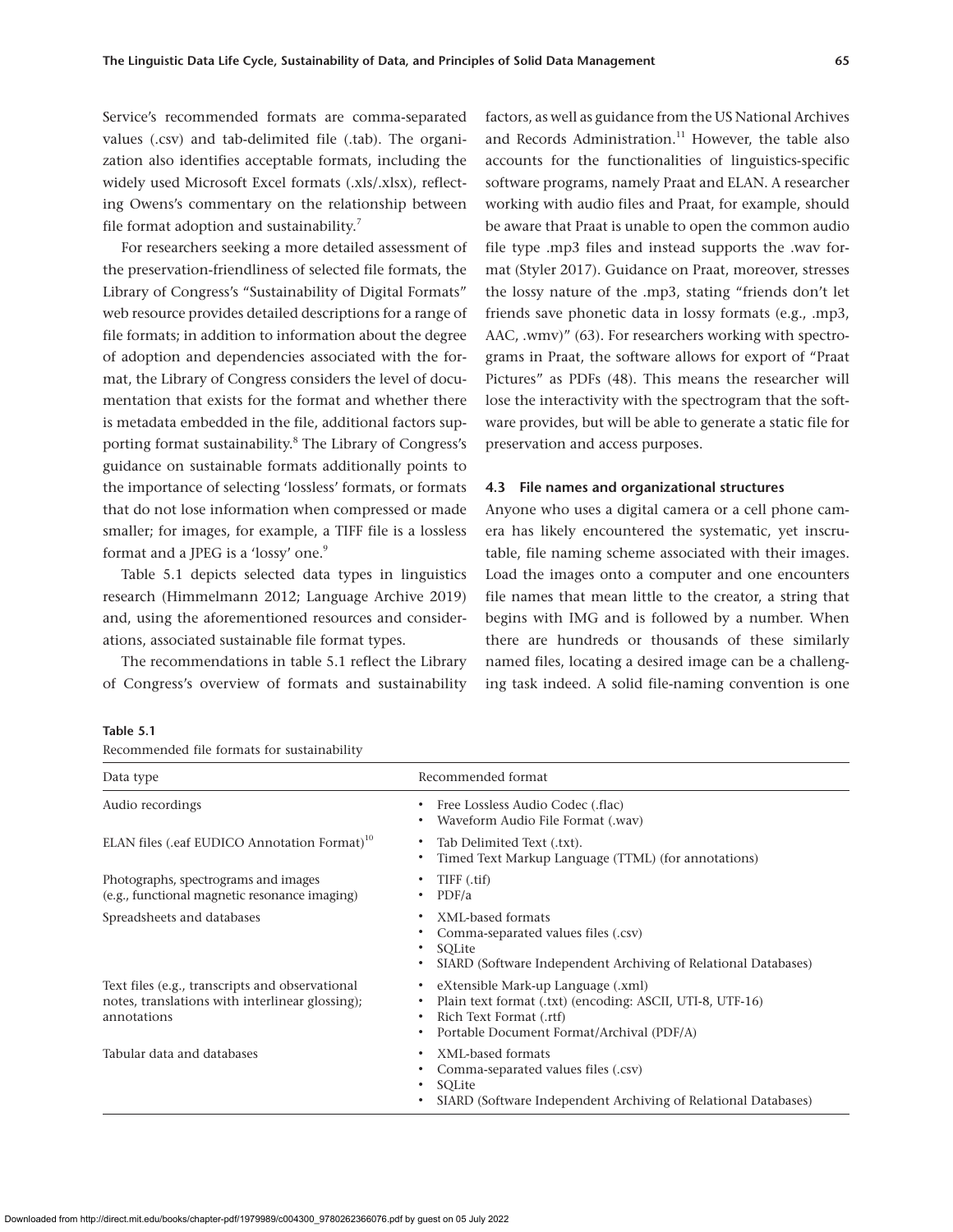that is meaningful to the researcher and consistently employed. Again, the determination of this convention ideally happens at the start of the research workflow, at the planning stage in our data life cycle and should be documented by the research team. This section will briefly review existing guidance for developing a convention and approaches for managing versioning.

There is no one way to name files and good practice is a memorable and sustainable one for the individual researcher and team. Libraries and the UK Data Service, again useful starting points for guidance, identify a number of elements that a researcher might choose to include in a file name (Corti et al. 2014:67):

- Date: Using a consistently structured date at the beginning of a file name can be helpful for sorting files chronologically, if that is relevant to the nature of the research. The International Standards Organization $^{12}$  format for a date, YYYY-MM-DD, facilitates this chronological sorting and will be widely understood as a date by other users (Witmer 2017).
- Project name or acronym
- Researcher name or initials
- Version number
- Ordinal numbering system: Using leading zeros (001, 002, 003, etc.) will assist with sorting. (Smithsonian Library, n.d.)

General guidance on filing naming suggests that brevity, rather than cumbersome and lengthy conventions, will be most sustainable in practice. Moreover, some software applications have difficulty with spaces and many special characters in file names; avoiding spaces and instead separating elements with an underscore, hyphen, or camel case is advisable (Witmer 2017).

With a new project, it is also necessary to develop a strategy for organizing files that is documented and simple enough to consistently follow throughout the life cycle of a project. A hierarchical organization, with all relevant files grouped under a common top-level project directory, is a common and advisable approach (Noble 2009). As with file-naming conventions, the best organizational strategy for subfolders is one that is logical and easy to employ. A simple text file that lives in the top-level folder and that overviews the organizational approach for the project files can function as a useful memory tool for a researcher and a valuable guide for someone approaching the project data for the first time.<sup>13</sup>

# **4.4 Data storage**

This section considers decision making around active storage and the value of a distributed approach to active data storage. In Hart et al. (2016) "Ten Simple Rules for Digital Data Storage," we again encounter the importance of systematizing a data management practice and developing this system early. As strategies and required resources are dependent on the volume of project data, Hart et al.'s guidance for large data sets (terabytes to petabytes) is particularly valuable, offering insight into time-saving solutions for requesting project data stored on commercial cloud solutions. For all researchers, the authors soundly emphasize the necessity of a storage backup scheme and the importance of regularly evaluating whether the scheme is functioning; backups may fail, the authors acknowledge, even when a solid procedure is in place. Specifying at the planning stage how often the backups will be assessed and by whom—and then implementing that plan—can mitigate the risk of loss of the backup.

The National Digital Stewardship Alliance (NDSA), a consortium focused on building digital preservation capacity, has published a set of recommendations for sustaining digital records that, while geared toward organizations, are pertinent to the individual researcher. The NDSA (2013) advises keeping three copies in at least two geographic locations, a standard to which Hart et al. (2016) also subscribe. Hart et al. advise, "Ideally you should have two on-site copies (such as on a computer, an external hard drive, or a tape) and one off-site copy (e.g., cloud storage), with care taken to ensure that the off-site copy is as secure as the on-site copies. Keeping backups in multiple locations additionally protects against data loss due to theft or natural disasters." We regularly encounter this recommendation in library guidance, framed as the 3-2-1 rule (three copies; in two different storage media; with at least one off-site copy).<sup>14</sup> In the linguistics community, Thieberger and Berez (2012) address the importance of backups in research, offering different strategies for creating copies. For linguists doing fieldwork, they suggest that external hard drives, cloud storage, and USB "on-the-go" devices can all be good backup strategies, depending on the circumstances in the field (99–100).

# **4.5 Metadata and data documentation**

This section provides an introduction to the purpose and importance of metadata and data documentation in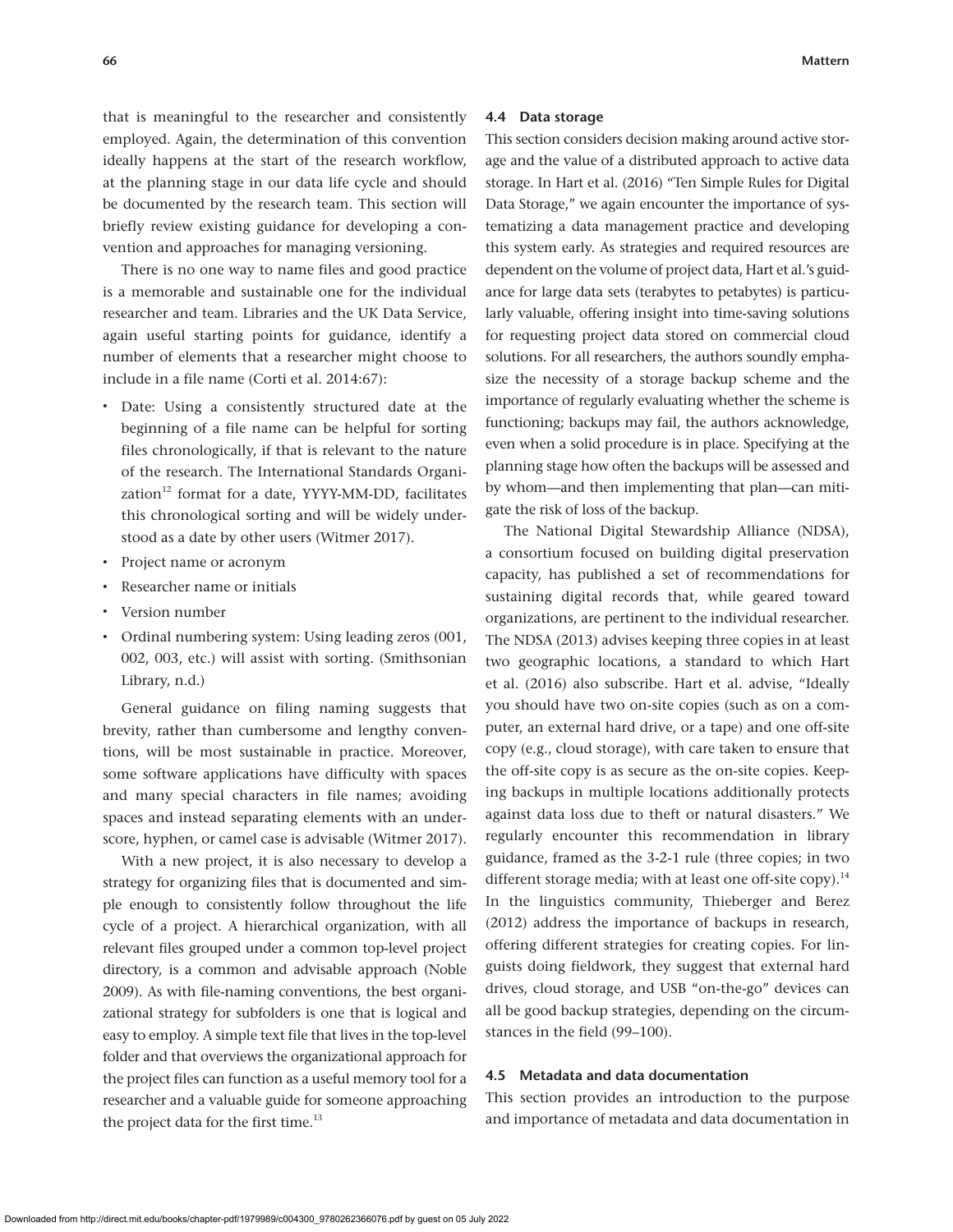supporting the sustainability of research data. Funders commonly request that researchers indicate in a DMP what documentation and metadata will describe their data and, as the US Geological Survey's data life cycle (figure 5.1) depicts, the researchers will carry out the associated work throughout a research project.

We encounter metadata regularly in our lives: in a library catalog, in the product descriptions on Amazon, and on the title page and front matter of a book. *Metadata* are information about an object that helps us to understand, find, and use that object. As Miller (2004) explains, metadata help an individual other than the original creator

to decide whether or not [an information object] is of value to them; to discover where, when and by whom it was created, as well as for what purpose; to know what tools will be needed to manipulate the resource; to determine whether or not they will actually be allowed access to the resource itself and how much this will cost them. Metadata is, in short, a means by which largely meaningless data may be transformed into information, interpretable and reusable by those other than the creator of the data resource. (4)

Thoughtfully created metadata that provide context into the creation and scope of a research data set are not only good practice but also essential to supporting data reuse. As the ICPSR (2012) explains, metadata are "often the only form of communication between the secondary analyst and the data producer, so they must be comprehensive and provide all of the needed information for accurate analysis."

There are a number of forms that metadata take in relation to research data. Structured information, often encoded as XML, is one. To share data in a disciplinary or institutional repository, a researcher will often be expected to provide information about the data set in a specified format, or metadata schema.

When developing a DMP and if planning on archiving their data in a repository, researchers are well advised to look at the metadata requirements in a data repository and to plan accordingly. When a linguist chooses to archive and share their research data, as discussed in Andreassen (chapter 7, this volume), they may encounter either a metadata schema that is disciplinary-agnostic or one that has been built with linguistics research in mind. In the case of a university institutional repository, the linguist would be more likely to encounter a domain-neutral schema. A linguist depositing in the

Data Archive at the Max Planck Institute for Psycholinguistics, on the other hand, will be invited to provide more robust metadata to describe session recordings and annotations; this repository employs the ISLE Meta Data Initiative, "a metadata standard to describe multi-media and multi-modal language resources" (Geerts 2018).

In addition to International Standard for Language Engineering, there are a number of metadata schemas that linguists may adopt for describing their research data sets or that they may encounter when archiving data in a repository. Dublin Core, likely the most wellknown metadata schema, is one of these. Made up of fifteen elements (e.g., creator, date, title), Dublin Core is a simple, all-purpose scheme and "has the most mapped element sets among and across domain-specific and community-oriented metadata standards" (Zeng & Qin 2008:16). Among these community-specific metadata schemas built from Dublin Core is the Open Language Archives Community standard. Designed to facilitate sharing of linguistics data, Open Language Archives Community metadata include all fifteen Dublin Core elements and elements that would make "it possible to describe language resources with greater precision" (e.g., discourse type, linguistic field) (Simons & Bird 2008).

The DataCite metadata schema is a domain-neutral set of elements, or fields, developed for structuring information about a data set (DataCite Metadata Working Group 2017, 2018). The standard includes a small number of required metadata elements (e.g., creator, title, resource type) and additional recommended and optional elements (e.g., description, rights, version). Numerous disciplinary metadata schemas have also been developed and the Digital Curation Centre (n.d.) has produced a valuable catalog of these standards. In the social sciences, the Data Documentation Initiative standard "an international XML-based standard for the content, presentation, transport, and preservation of documentation (i.e., metadata)" for data sets is widely accepted and employed.<sup>15</sup> ICPSR (n.d.), for example, uses Data Documentation Initiative as the repository metadata standard.

In addition to structured information that accompanies a data set, metadata may take the form of a readme file or data dictionary. A readme file is a simple text file that helps other users to understand and contextualize the data and to discern the interconnections among project records and data sets. The readme file additionally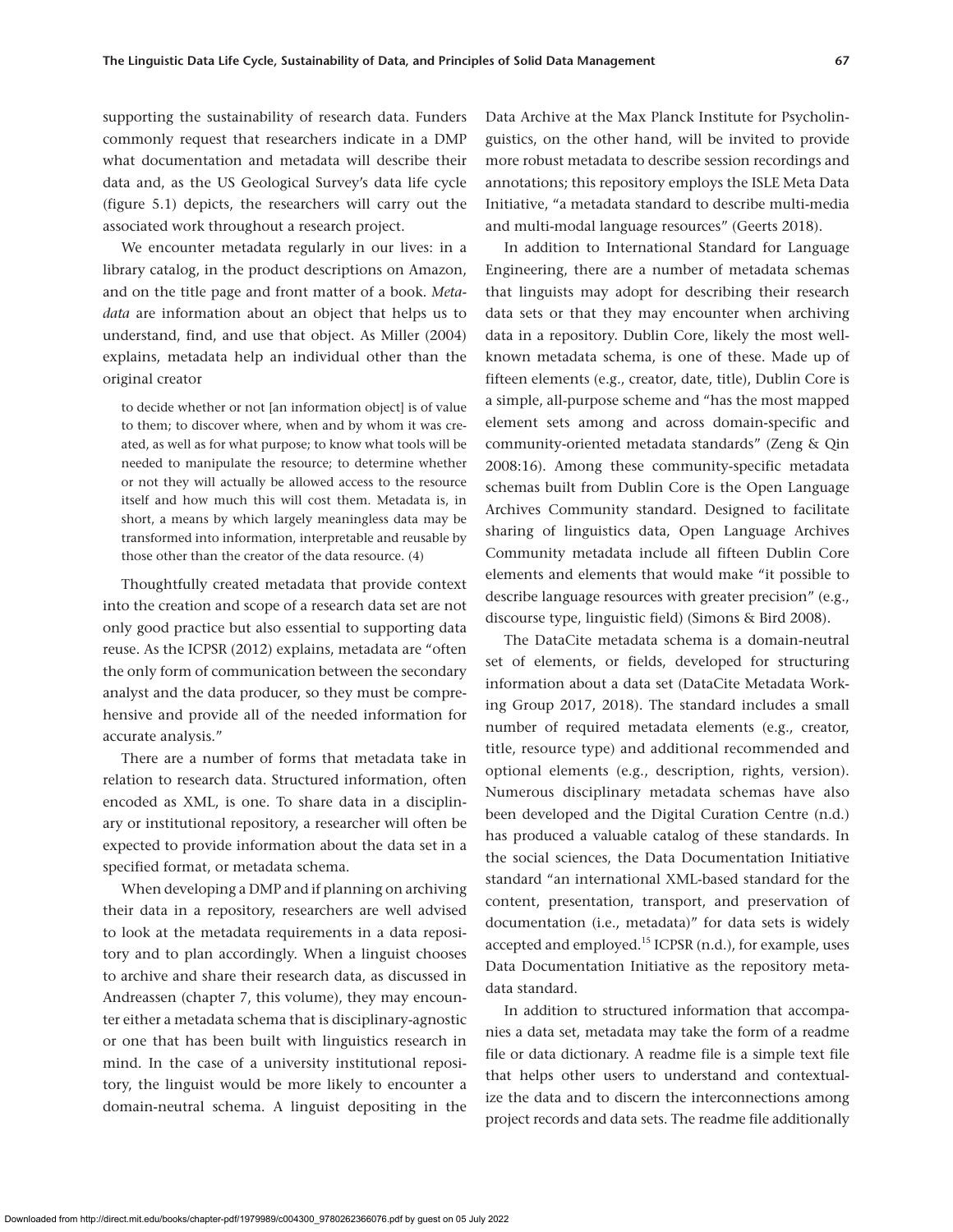highlights the methods for data collection and the ways in which the data were processed.<sup>16</sup> Cornell University Libraries offers a comprehensive overview of the information that should be included in a readme file (table 5.2).

Data dictionaries share the purpose of a readme file in that they provide necessary contextual information to support the understandability and clearness of the data set. However, data dictionaries generally focus on content included under the "Data-specific information" in Cornell's readme file template. Often created to support a database or spreadsheet, data dictionaries serve as variable glossary and key and are generally structured in

a tabular format.18 DataONE, a scientific community-led project focused on building researcher capacity for data management and sharing, explains that "a data dictionary provides a detailed description for each element or variable in your data set and data model. Data dictionaries are used to document important and useful information such as a descriptive name, the data type, allowed values, units, and text description."<sup>19</sup> For linguists building databases—for example, of endangered language metadata or for a crosslinguistic typological study—a data dictionary can help ensure data quality, interpretation, and reuse.<sup>20</sup>

## **Table 5.2**

Cornell University: Recommended content for a readme file

General information

- Provide a title for the data set
- Name/institution/address/e-mail information for
- Principal investigator (or person responsible for collecting the data)
- Associate or coinvestigators
- Contact person for questions
- Date of data collection (can be a single date, or a range)
- Information about geographic location of data collection
- Keywords used to describe the data topic
- Language information
- Information about funding sources that supported the collection of the data

Data and file overview

- Short description of what data it contains
- Format of the file if not obvious from the file name
- If the data set includes multiple files that relate to one another, the relationship between the files or a description of the file structure that holds them (possible terminology might include "data set" or "study" or "data package")
- Date that the file was created
- Date(s) that the file(s) was updated (versioned) and the nature of the update(s), if applicable
- Information about related data collected but that is not in the described data set

Sharing and access information

- Licenses or restrictions placed on the data
- Links to publications that cite or use the data
- Links to other publicly accessible locations of the data
- Recommended citation for the data

#### Methodological information

- Description of methods for data collection or generation (include links or references to publications or other documentation containing experimental design or protocols used)
- Description of methods used for data processing (describe how the data were generated from the raw or collected data)
- Any instrument-specific information needed to understand or interpret the data
- Standards and calibration information, if appropriate
- Describe any quality-assurance procedures performed on the data
- Definitions of codes or symbols used to note or characterize low quality/questionable/outliers that people should be aware of
- People involved with sample collection, processing, analysis and/or submission

Data-specific information

- Count of number of variables, and number of cases or rows
- Variable list, including full names and definitions (spell out abbreviated words) of column headings for tabular data
- Units of measurement
- Definitions for codes or symbols used to record missing data
- Specialized formats or other abbreviations used

Source: Cornell University's "Guide to Writing 'readme' Style Metadata."<sup>17</sup>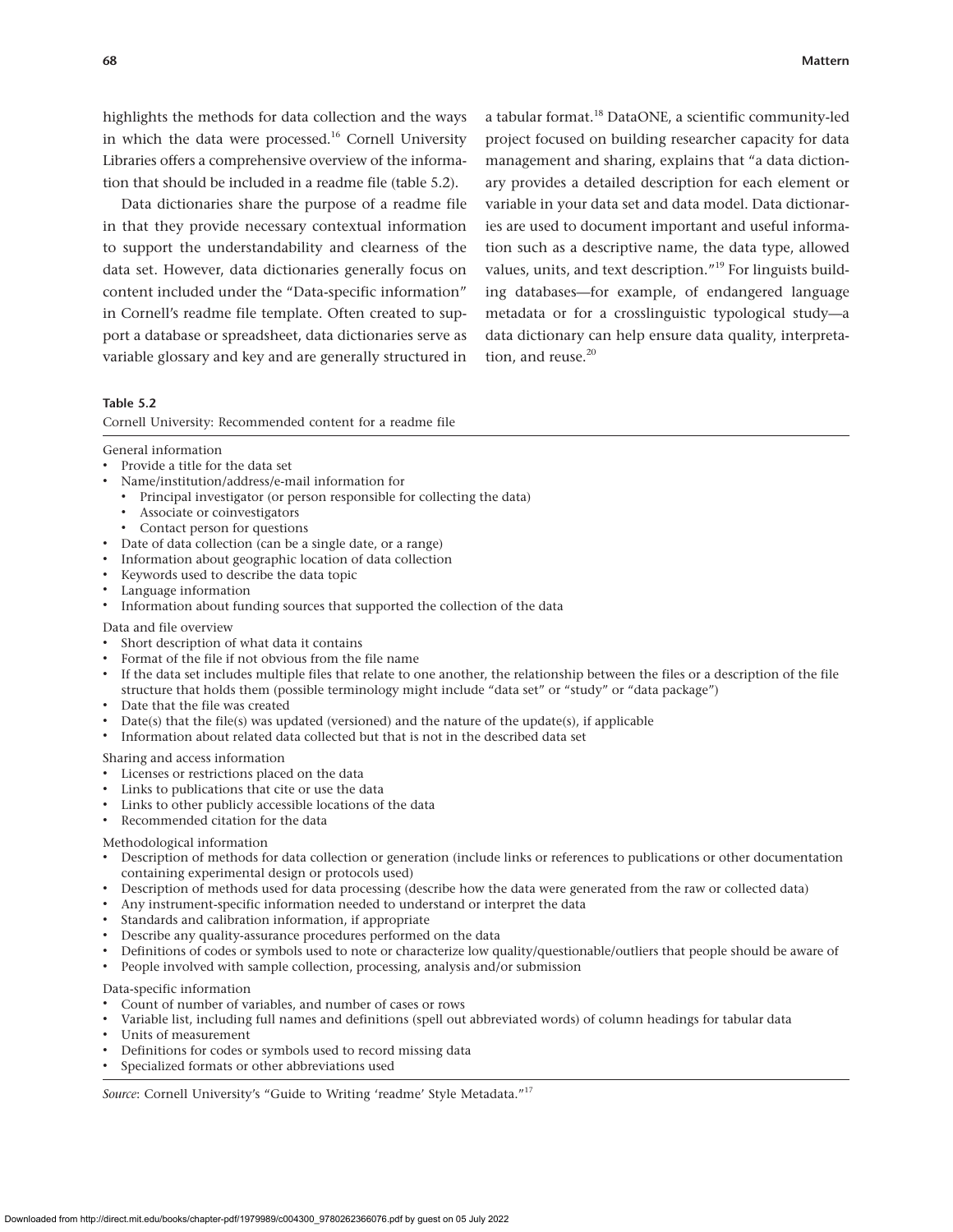# **5 Conclusion**

Section 4 looked at basic practices to support sustainable research data. This concluding section considers broader principles. Lavoie (2012) argues that sustainable research data can be equated to sustainable data curation practices. Sustainable practices are ones that are most compatible to researchers' existing workflows.

Core to effective data management is the creation of a strategy that is compatible to a researcher's existing workflows. If a researcher regularly uses software or applications that can be adopted to strengthen data management practices, this may be the more effective approach than learning an entirely new software system to assist with data management; for example, if a linguist is comfortable with Excel or a relational database system, they might consider using this familiar tool for metadata creation, rather than a distinct metadata creation tool. $^{21}$  This is because the best data management strategy is one that the researcher is able to consistently employ throughout the research life cycle.

Perhaps the most important principle to data management is that a future-minded orientation is essential. A consistent, effective data management approach ensures that the data creator is able to make sense of their own data two weeks, three months, or four years from when it was collected. A researcher should assess what would be valuable for their own memory, their own continued access, and their own future use of the data.

Moreover, funders and open data advocates, both major players in advancing the development of data management policy and approaches, have emphasized the value of data for future reuse. In linguistics, it is not difficult to recognize why reusable data is so essential. In the subfield of language documentation, for example, it is critical to future research that there is a reusable record of a language community that has no remaining fluent users or that is endangered. In linguistics subfields more broadly—whether experimental research in phonetics or psycholinguistic studies—there are benefits that come from having sustainable data. Linguists can use data sets for replication and for expanding on previous lessons drawn from the data.

The linguistics research community has made concerted efforts to consider long-term data stewardship, as evidenced by the establishment of language-focused data archives and metadata schemas (see Andreassen,

chapter 7, this volume, and Buszard-Welcher, chapter 10, this volume). Ultimately, however, the stewardship of data through its life cycle and oversight of research data sustainability fall primarily to individual linguists. While supporting the longevity of information was once the role of librarians, repository managers, and archives, inaction on the part of researchers will place data at risk for loss and impede the possibility of reuse. Part II of this volume offers specific case studies of how linguists in different subfields and on different projects have approached data management in practice.

#### **Acknowledgments**

I am grateful for the thoughtful feedback and valuable recommendations from the reviewers assigned to this chapter and the editors. I am particularly grateful for their assistance in situating this chapter more deeply in the linguistics context.

#### **Notes**

1. UK Data Service, "Research data lifecycle," [https://www](https://www.ukdataservice.ac.uk/manage-data/lifecycle.aspx) [.ukdataservice.ac.uk/manage-data/lifecycle.aspx](https://www.ukdataservice.ac.uk/manage-data/lifecycle.aspx).

2. Linguistics Data Consortium, <https://www.ldc.upenn.edu/>.

3. Research Data Alliance, "Linguistics Data IG," [https://www](https://www.rd-alliance.org/groups/linguistics-data-ig) [.rd-alliance.org/groups/linguistics-data-ig](https://www.rd-alliance.org/groups/linguistics-data-ig).

4. As a starting point, see Corti et al. (2014). Guides by academic libraries are valuable sources of information about data management practices: University of Minnesota Libraries, "Research Data Services," <https://www.lib.umn.edu/datamanagement>.

5. Australian National Data Service, "File formats," [https://www](https://www.ands.org.au/guides/file-formats) [.ands.org.au/guides/file-formats.](https://www.ands.org.au/guides/file-formats)

6. Academic library guides are useful sources for a high-level discussion of sustainable formats. See, for example, Stanford Libraries, "Best practices for file formats"; University of Pennsylvania Libraries, "Data management best practices: Sustainable file types," [https://guides.library.upenn.edu/datamgmt/fileformats.](https://guides.library.upenn.edu/datamgmt/fileformats)

7. UK Data Service, "Recommended formats," [https://www](https://www.ukdataservice.ac.uk/manage-data/format/recommended-formats.aspx) [.ukdataservice.ac.uk/manage-data/format/recommended](https://www.ukdataservice.ac.uk/manage-data/format/recommended-formats.aspx) [-formats.aspx.](https://www.ukdataservice.ac.uk/manage-data/format/recommended-formats.aspx)

8. Library of Congress, "The sustainability of digital formats," last updated March 25, 2019, [https://www.loc.gov/preservation](https://www.loc.gov/preservation/digital/formats/index.html) [/digital/formats/index.html.](https://www.loc.gov/preservation/digital/formats/index.html)

9. Cornell University Research Data Management Service Group, "File formats," [https://data.research.cornell.edu/content](https://data.research.cornell.edu/content/file-formats) [/file-formats.](https://data.research.cornell.edu/content/file-formats)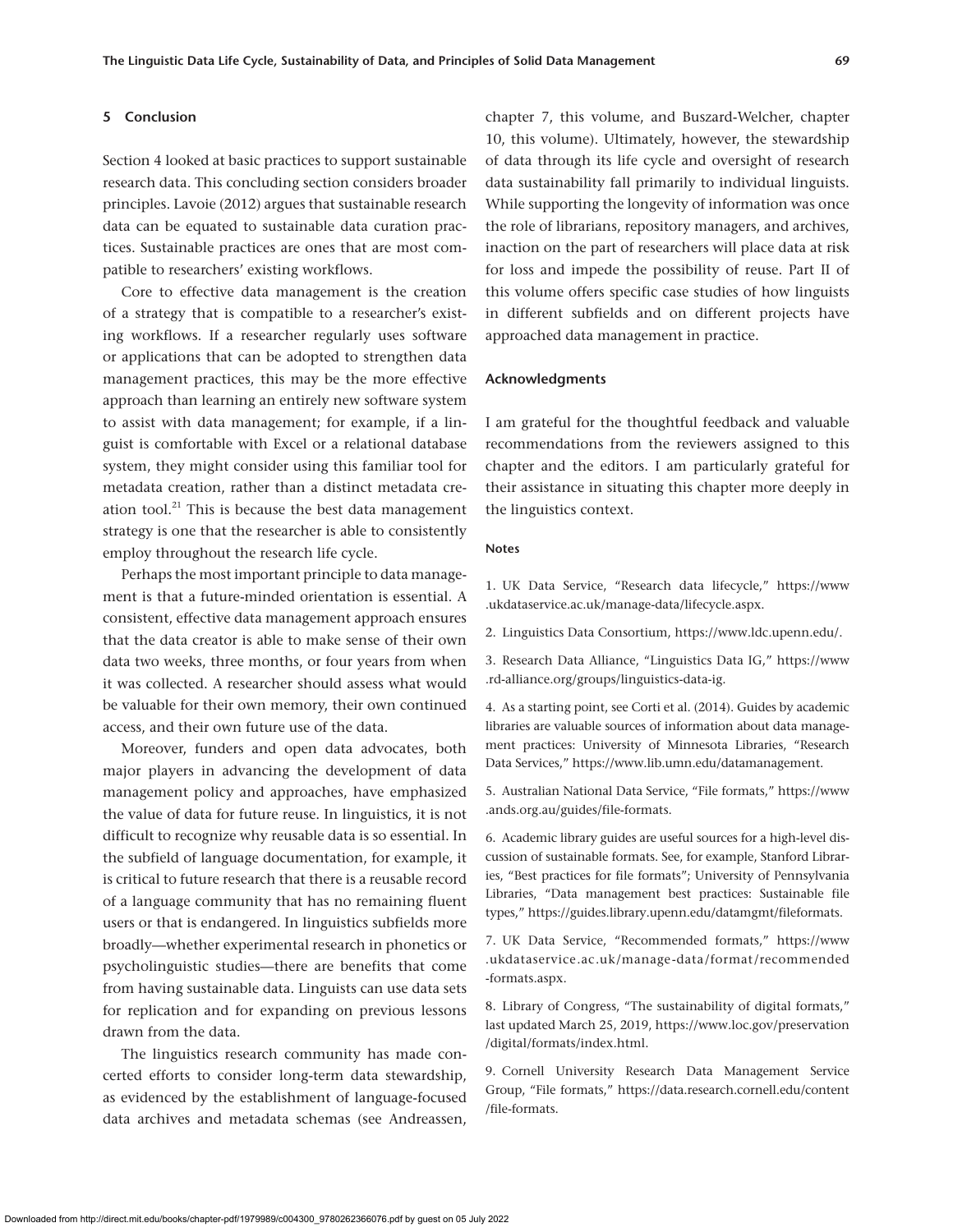10. Language Archive (2019).

11. National Archives and Records Administration, "Appendix A: Tables of file formats," last updated September 2019, [https://](https://www.archives.gov/records-mgmt/policy/transfer-guidance-tables.html) [www.archives.gov/records-mgmt/policy/transfer-guidance](https://www.archives.gov/records-mgmt/policy/transfer-guidance-tables.html) [-tables.html](https://www.archives.gov/records-mgmt/policy/transfer-guidance-tables.html).

12. International Standards Organization, "Date and time format—ISO 8601," [https://www.iso.org/iso-8601-date-and-time](https://www.iso.org/iso-8601-date-and-time-format.html) [-format.html.](https://www.iso.org/iso-8601-date-and-time-format.html)

13. Cornell University Research Data Management Service Group, "File management," [https://data.research.cornell.edu](https://data.research.cornell.edu/content/file-management) [/content/file-management](https://data.research.cornell.edu/content/file-management).

14. University of Virginia Library Research Data Services + Sciences, "Data storage and backups," [https://data.library.virginia](https://data.library.virginia.edu/data-management/plan/storage/) [.edu/data-management/plan/storage/](https://data.library.virginia.edu/data-management/plan/storage/).

15. Stanford Libraries, "Advanced metadata," [https://library](https://library.stanford.edu/research/data-management-services/data-best-practices/creating-metadata/advanced-metadata) [.stanford.edu/research/data-management-services/data-best](https://library.stanford.edu/research/data-management-services/data-best-practices/creating-metadata/advanced-metadata) [-practices/creating-metadata/advanced-metadata](https://library.stanford.edu/research/data-management-services/data-best-practices/creating-metadata/advanced-metadata).

16. University of Pittsburgh Library System, "Research data management @ Pitt," [https://pitt.libguides.com/managedata/.](https://pitt.libguides.com/managedata/)

17. [https://data.research.cornell.edu/content/readme;](https://data.research.cornell.edu/content/readme) Cornell's guidance is licensed under a Creative Commons Attribution 4.0 International License.

18. Several data dictionary templates exist that can be adapted for a linguistics project. The open government data community has provided templates to guide the creation of data documentation for shared data sets, but these have value beyond this sector. See, for example, NYC OpenData's data dictionary template (accessible under "Resources and guidelines," [https://](https://opendata.cityofnewyork.us/open-data-coordinators/) [opendata.cityofnewyork.us/open-data-coordinators/\)](https://opendata.cityofnewyork.us/open-data-coordinators/) and the US Department of Agriculture's template [\(https://data.nal.usda](https://data.nal.usda.gov/data-dictionary-blank-template) [.gov/data-dictionary-blank-template](https://data.nal.usda.gov/data-dictionary-blank-template)).

19. DataONE, "Create a data dictionary," accessed October 2, 2019, [https://www.dataone.org/best-practices/create-data](https://www.dataone.org/best-practices/create-data-dictionary) [-dictionary](https://www.dataone.org/best-practices/create-data-dictionary).

20. Linguistics examples were offered by volume peer reviewer.

21. Stanford Libraries, "Metadata tools," [https://library.stanford](https://library.stanford.edu/research/data-management-services/data-best-practices/creating-metadata/metadata-tools) [.edu/research/data-management-services/data-best-practices](https://library.stanford.edu/research/data-management-services/data-best-practices/creating-metadata/metadata-tools) [/creating-metadata/metadata-tools](https://library.stanford.edu/research/data-management-services/data-best-practices/creating-metadata/metadata-tools).

#### **References**

Ball, Alex. 2012. *Review of Data Management Life cycle Models.* REDm-MED project document. Bath, UK: University of Bath. [https://purehost.bath.ac.uk/ws/portalfiles/portal/206543](https://purehost.bath.ac.uk/ws/portalfiles/portal/206543/redm1rep120110ab10.pdf) [/redm1rep120110ab10.pdf.](https://purehost.bath.ac.uk/ws/portalfiles/portal/206543/redm1rep120110ab10.pdf)

Bantin, Philip C. 1998. Strategies for managing electronic records: A new archival paradigm? An affirmation of our archival traditions? *Archival Issues* 23 (1): 17–34.

Berez-Kroeker, Andrea L., Helene N. Andreassen, Lauren Gawne, Gary Holton, Susan Smythe Kung, Peter Pulsifer, Lauren B. Collister, The Data Citation and Attribution in Linguistics Group, and the Linguistics Data Interest Group. 2018. *The Austin Principles of Data Citation in Linguistics*, version 1.0. <http://site.uit.no/linguisticsdatacitation/austinprinciples/>. Accessed October 24, 2019.

Berman, Francine. 2008. Got data? A guide to data preservation in the information age. *Communications of the ACM* 51 (12): 50–56.

Burnette, Margaret H., Sarah C. Williams, and Heidi J. Imker. 2016. From plan to action: Successful data management plan implementation in a multidisciplinary project. *Journal of EScience Librarianship* 5 (1): 1–12. [https://doi.org/10.7191/jeslib](https://doi.org/10.7191/jeslib.2016.1101) [.2016.1101](https://doi.org/10.7191/jeslib.2016.1101).

Corti, Louise, Veerle Van den Eynden, Libby Bishop, and Matthew Woollard. 2014. *Managing and Sharing Research Data: A Guide to Good Practice*. London: Sage Publications Inc.

Cox, Andrew Martin, and Winnie Wan Ting Tam. 2018. A critical analysis of lifecycle models of the research process and research data management. *Aslib Journal of Information Management* 70 (2): 142–157.<https://doi.org/10.1108/AJIM-11-2017-0251>.

DataCite Metadata Working Group. 2017. *DataCite Metadata Schema for the Publication and Citation of Research Data*, version 4.2.<http://doi.org/10.5438/rv0g-av03>.

DataCite Metadata Working Group. 2018. *DataCite Metadata Schema Documentation for the Publication and Citation of Research Data*, version 4.2.<https://doi.org/10.5438/bmjt-bx77>.

Digital Curation Centre. 2013. *Checklist for a Data Management Plan*, version 4.0. Edinburgh: Digital Curation Centre. [http://](http://www.dcc.ac.uk/resources/data-management-plans) [www.dcc.ac.uk/resources/data-management-plans.](http://www.dcc.ac.uk/resources/data-management-plans)

Digital Curation Centre. n.d. *Disciplinary Metadata*. [http://www](http://www.dcc.ac.uk/resources/metadata-standards) [.dcc.ac.uk/resources/metadata-standards](http://www.dcc.ac.uk/resources/metadata-standards).

Faundeen, John L., Thomas E. Burley, Jennifer A. Carlino, David L. Govoni, Heather S. Henkel, Sally L. Holl, Vivian B. Hutchison, et al. 2013. *The United States Geological Survey Science Data Lifecycle Model*. Reston, VA: US Geological Survey. [http://dx.doi.org/10.3133/ofr20131265.](http://dx.doi.org/10.3133/ofr20131265)

Gawne, Lauren, and Andrea L. Berez-Kroeker. 2018. Reflections on reproducible research. In *Reflections on Language Documentation 20 Years after Himmelmann 1998*, ed. Bradley McDonnell, Andrea L. Berez-Kroeker, and Gary Holton, 22–32. Honolulu: University of Hawaiʻi Press. [https://scholarspace.manoa.hawaii](https://scholarspace.manoa.hawaii.edu/bitstream/10125/24805/ldc-sp15-gawne.pdf) [.edu/bitstream/10125/24805/ldc-sp15-gawne.pdf](https://scholarspace.manoa.hawaii.edu/bitstream/10125/24805/ldc-sp15-gawne.pdf).

Geerts, Jeroen. 2018. *Deposit Manual*, version 1.1. Nijmegen, the Netherlands: The Language Archive, MPI for Psycholinguistics. [https://archive.mpi.nl/deposit-manual.](https://archive.mpi.nl/deposit-manual)

Hart, Edmund, Pauline Barmby, David LeBauer, François Michonneau, Sarah Mount, Patrick Mulrooney, Timothée Poisot,